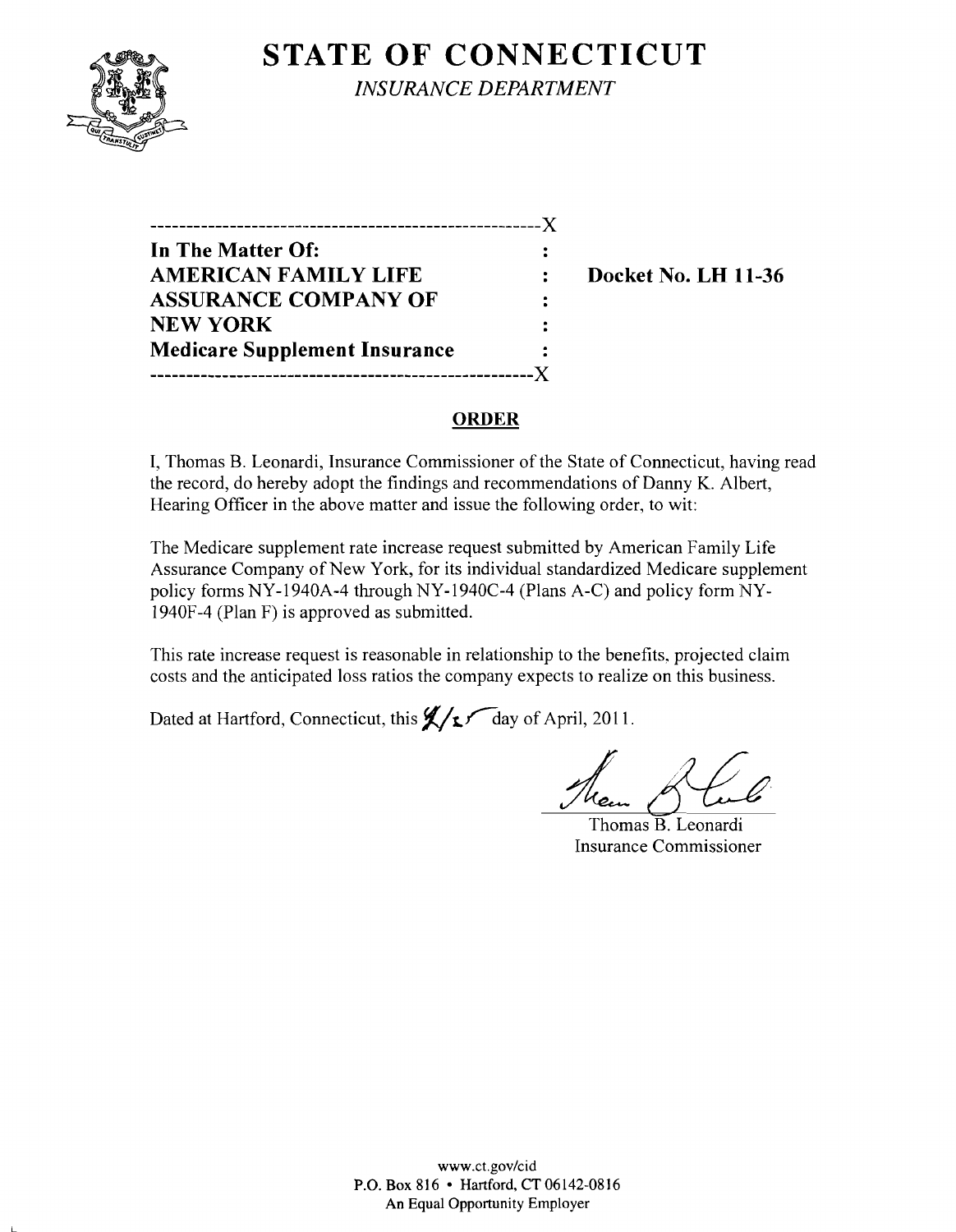# **STATE OF CONNECTICUT**



*INSURANCE DEPARTMENT* 

| ------------------------             |  |
|--------------------------------------|--|
| In The Matter Of:                    |  |
| <b>AMERICAN FAMILY LIFE</b>          |  |
| <b>ASSURANCE COMPANY OF</b>          |  |
| <b>NEW YORK</b>                      |  |
| <b>Medicare Supplement Insurance</b> |  |
|                                      |  |
|                                      |  |

**Docket No. LH 11-36** 

### **PROPOSED FINAL DECISION**

### **1. INTRODUCTION**

The Insurance Commissioner of the State of Connecticut is empowered to review rates charged for individual and group Medicare supplement policies sold to any resident of this State who is eligible for Medicare. The source for this regulatory authority is contained in Chapter 700c and Section 38a-495a of the Connecticut General Statutes.

After due notice a hearing was held at the Insurance Department in Hartford on April 12. 2011 to consider whether or not the rate increase requested by American Family Life Assurance Company of New York on its individual standardized Medicare supplement business should be approved.

No members from the general public attended the hearing.

No representatives from the company attended the hearing.

The hearing was conducted in accordance with the requirements of Section 38a-474, Connecticut General Statutes, the Uniform Administrative Procedures Act, Chapter 54 of the Connecticut General Statutes, and the Insurance Department Rules of Practice, Section 38a-8-l et seq. of the Regulations of Connecticut State Agencies.

A Medicare supplement (or Medigap) policy is a private health insurance policy sold on an individual or group basis which provides benefits that are additional to the benefits provided by Medicare. For many years Medicare supplement policies have been highly regulated under both state and federal law to protect the interests of persons eligible for Medicare who depend on these policies to provide additional coverage for the costs of health care.

Effective December 1, 2005, Connecticut amended its program of standardized Medicare supplement policies in accordance with Section 38a-495a of the Connecticut General Statutes, and Sections 38a-495a-l through 38a-495a-21 of the Regulations of Connecticut Agencies. This program, which conforms to federal requirements, provides that all insurers offering Medicare supplement policies for sale in the state must offer the basic www.ct.gov/cid

P.O. Box 816 • Hartford, CT 06142-0816 An Equal Opportunity Employer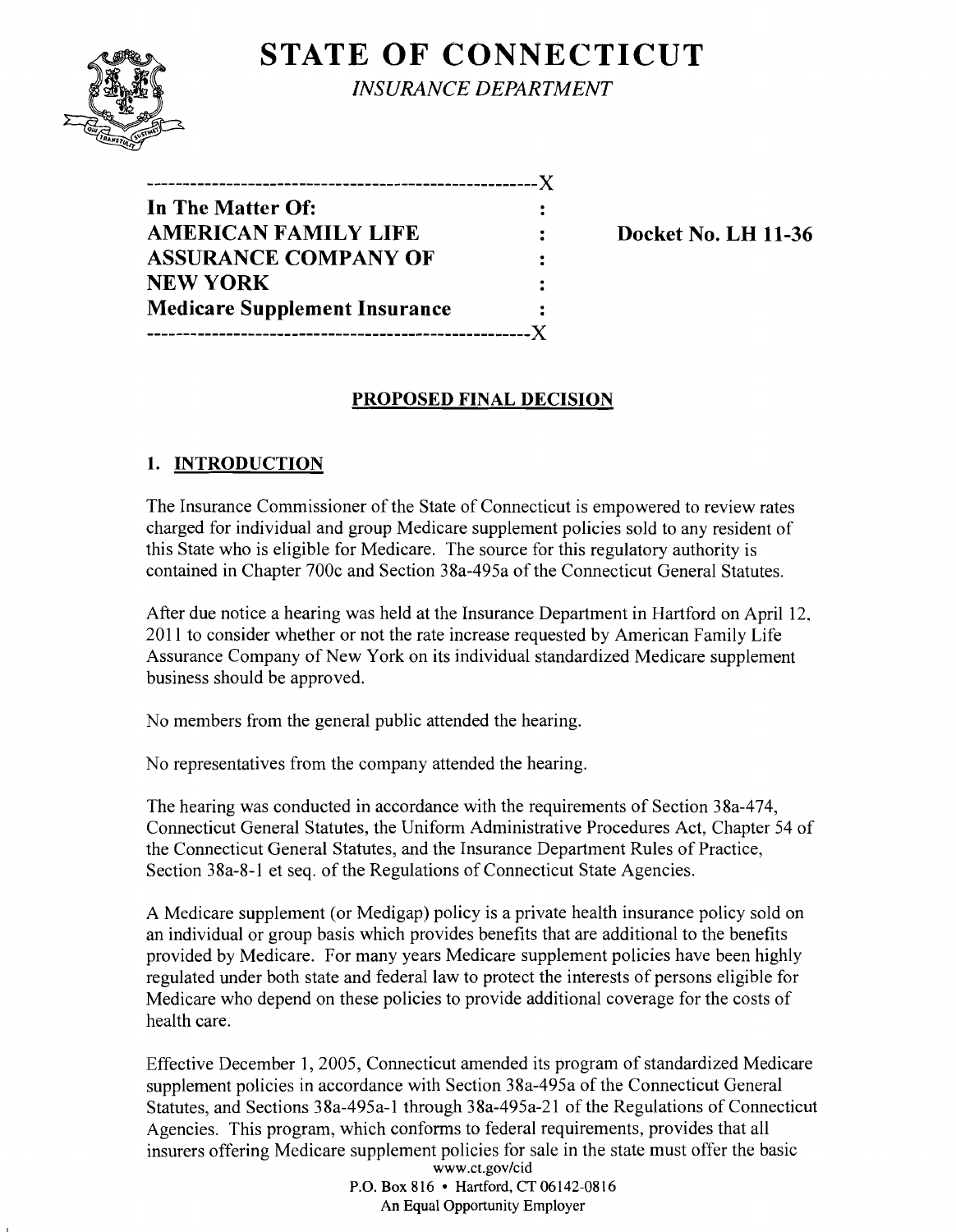"core" package of benefits known as Plan A. Insurers may also offer anyone or more of eleven other plans (Plans B through L).

Effective January 1,2006, in accordance with Section 38a-495c ofthe Connecticut General Statutes (as amended by Public Act 05-20) premiums for all Medicare supplement policies in the state must use community rating. Rates for Plans A through L must be computed without regard to age, gender, previous claims history or the medical condition of any person covered by a Medicare supplement policy or certificate.

The statute provides that coverage under Plan A through L may not be denied on the basis of age, gender, previous claims history or the medical condition of any covered person. Insurers may exclude benefits for losses incurred within six months from the effective date of coverage based on a pre-existing condition.

Effective October 1, 1998, carriers that offer Plan B or Plan C must make these plans as well as Plan A, available to all persons eligible for Medicare by reason of disability.

Insurers must also make the necessary arrangements to receive notice of all claims paid by Medicare for their insureds so that supplemental benefits can be computed and paid without requiring insureds to file claim forms for such benefits. This process of direct notice and automatic claims payment is commonly referred to as "piggybacking" or "crossover".

Sections 38a-495 and 38a-522 of the Connecticut General Statutes, and Section 38a-495a-1O ofthe Regulations of Connecticut Agencies, state that individual and group Medicare supplement policies must have anticipated loss ratios of 65% and 75%, respectively. Under Sections 38a-495-7 and 38a-495a-10 of the Regulations of Connecticut Agencies, filings for rate increases must demonstrate that actual and expected losses in relation to premiums meet these standards, and anticipated loss ratios for the entire future period for which the requested premiums are calculated to provide coverage must be expected to equal or exceed the appropriate loss ratio standard.

Section 38a-473 of the Connecticut General Statutes provides that no insurer may incorporate in its rates for Medicare supplement policies factors for expenses that exceed 150% of the average expense ratio for that insurer's entire written premium for all lines of health insurance for the previous calendar year.

#### II. **FINDING OF FACT**

After reviewing the exhibits entered into the record of this proceeding, and utilizing the experience, technical competence and specialized knowledge of the Insurance Department, the undersigned makes the following findings of fact:

- 1. American Family Life Assurance Company of New York is requesting a rate increase of 6.5% on its individual standardized plans A, B, C and F.
- 2. There were 12 policies in-force in Connecticut and 367 policies nationwide as of 12/31110.
- 3. Plan A was offered to the disabled.